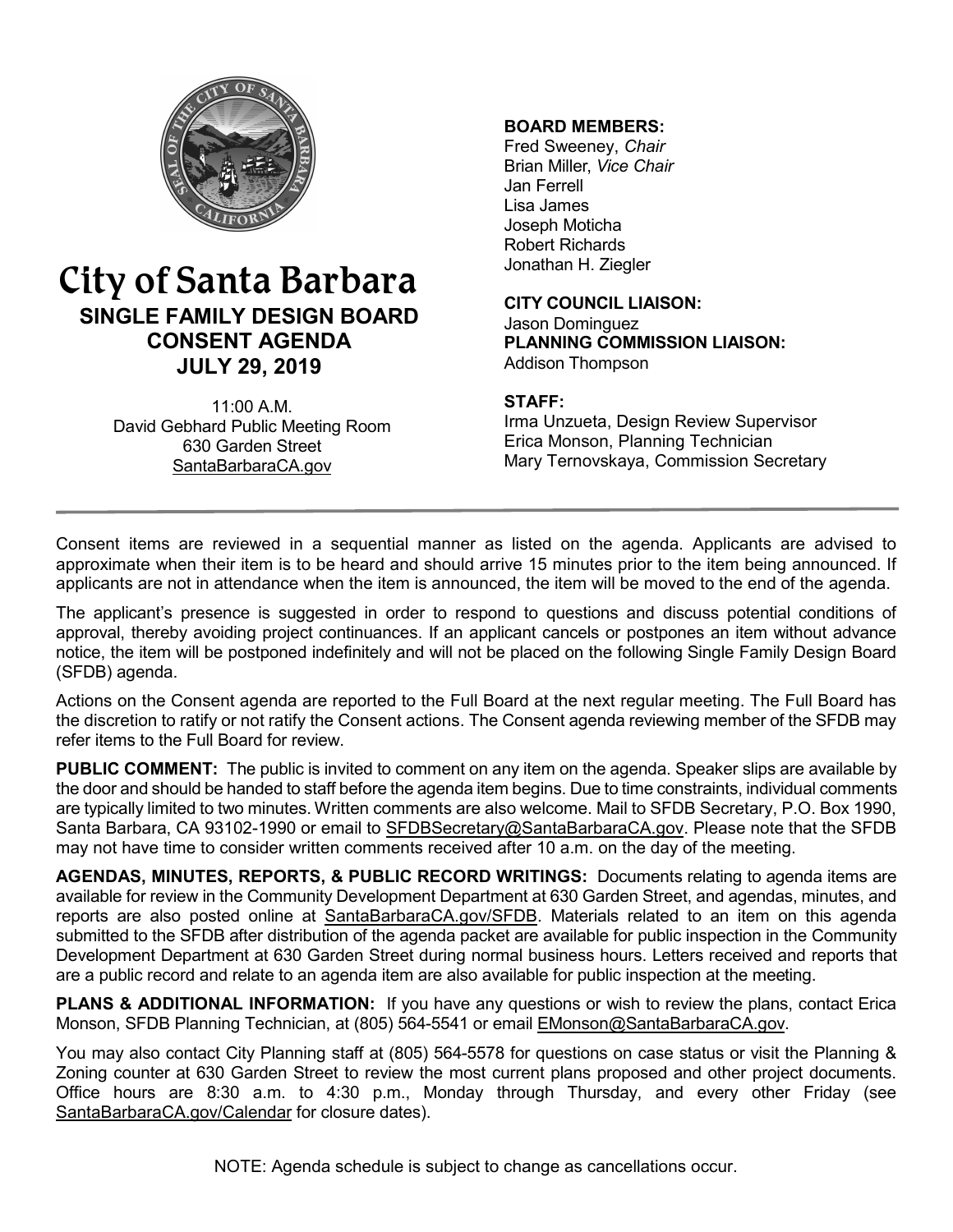**AMERICANS WITH DISABILITIES ACT:** If you need auxiliary aids or services or staff assistance to attend or participate in this meeting, contact the SFDB Secretary at (805) 564-5470, ext. 3308. If possible, notification at least 48 hours prior to the meeting will usually enable the City to make reasonable arrangements. Specialized services, such as sign language interpretation or documents in Braille, may require additional lead time to arrange.

**APPEALS:** Decisions of the SFDB may be appealed to the City Council. For further information on appeals, contact the Planning Division staff or the City Clerk's office. Appeals must be in writing and must be filed with the City Clerk at City Hall, 735 Anacapa Street within 10 calendar days of the meeting at which the Board took action or rendered its decision.

**NOTICE:** On Thursday, July 25, 2019, this Agenda was posted on the outdoor bulletin board at the Community Development Department, 630 Garden Street and online at [SantaBarbaraCA.gov/SFDB](http://www.santabarbaraca.gov/gov/brdcomm/nz/sfdb/agendas.asp).

#### **PLEASE BE ADVISED**

CEQA Guidelines §15183 Exemptions (Projects Consistent with General Plan). Under this California Environmental Quality Act (CEQA) Guidelines section, projects with new development (new nonresidential square footage or new residential units) qualify for an exemption from further environmental review documents if (1) they are consistent with the General Plan development density evaluated in the 2011 General Plan Program Environmental Impact Report, and (2) any potentially significant project-specific impacts are addressed through existing development standards. Section 15183 exemptions are determined by staff based on a preliminary environmental review process. A decision-maker CEQA finding is required for a Section 15183 exemption. City Council General Plan environmental findings remain applicable for the project.

# **NOTICE OF CASE NUMBER FORMAT CHANGE**

*The City has recently updated permit tracking software necessitating a change to the case number prefix from "MST" to "PLN."*

# **NEW ITEM: PROJECT DESIGN APPROVAL AND FINAL APPROVAL**

# **A. 365 EL CIELITO RD**

| Assessor's Parcel Number: 021-082-005 |                     |
|---------------------------------------|---------------------|
| Zone:                                 | RS-1A               |
| <b>Application Number:</b>            | PLN2019-00322       |
| Owner:                                | Wailea Inn, LLC     |
| Applicant:                            | <b>Xorin Balbes</b> |

(Proposal for an as-built metal and CMU wall, 7'-0" in height, with 3'-0" wide access gates on a lot with an existing single-unit residence in the Hillside Design District. Proposed fence will run approximately 300 feet in length and will enclose the pool area. Project is requesting a Minor Zoning Exception to allow the fence height to exceed 3'-6" height within 10'-0" of the front lot line. Alterations to the existing single residential unit were reviewed under a separate application.)

# **PLEASE NOTE: Item A postponed to August 19, 2019. Project will be re-noticed under PLN2018- 00432.**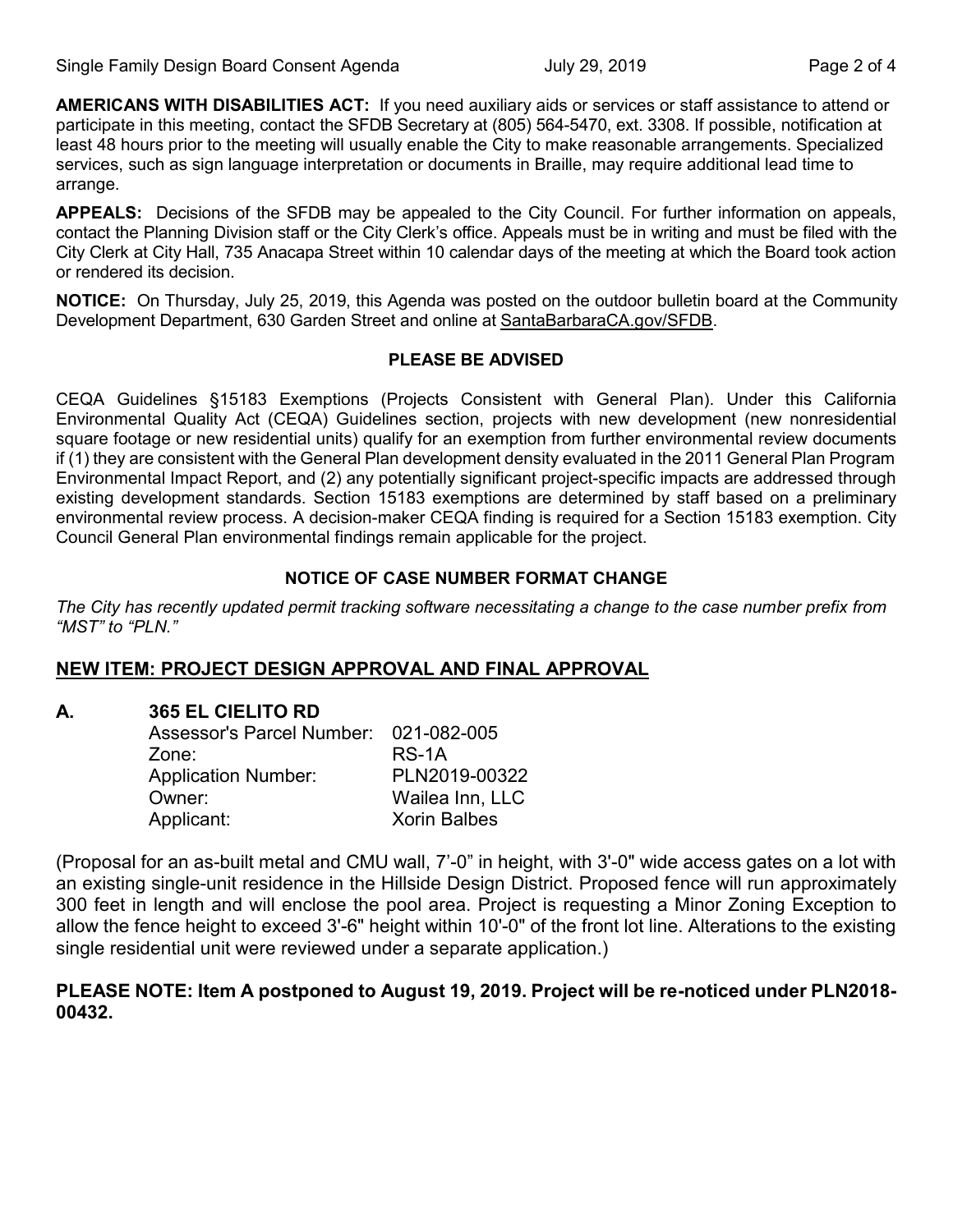# **FINAL APPROVAL**

#### **B. 2082 LAS CANOAS RD**  Assessor's Parcel Number: 021-030-037 Zone: RS-1A Application Number: PLN2018-00485 Owner: **Horizon Capital Partners** Applicant: Larry Borello

(Proposal to construct a new 4,737 square foot two-story single residential unit with an attached 997 square foot three-car garage, and 43 square feet of storage space on a vacant lot. Other site improvements include a new pool, landscape and hardscape alterations, balconies and covered patio areas. Grading for the property was approved under a separate permit. The proposed total of 5,777 square feet of development on a 3 acre lot located in the Hillside Design District is 95% of the guideline maximum floor-to-lot area ratio (FAR). The proposed project will address violations in Enforcement Case ENF2012-00172.)

**Final Approval is requested. Project requires substantial conformance with the plans granted Project Design Approval on May 28, 2019. Project was last reviewed on May 28, 2019.**

# **FINAL APPROVAL**

| C. | 1114 BEL AIR DR                       |               |
|----|---------------------------------------|---------------|
|    | Assessor's Parcel Number: 043-270-010 |               |
|    | Zone:                                 | $RS-6$        |
|    | <b>Application Number:</b>            | PLN2018-00400 |
|    | Owner:                                | David Zisman  |
|    | Applicant:                            | Jerry Rocci   |

(This is a revised project description. Proposal for repair of, and 112 square foot addition to, an existing 1,113 square foot raised deck with new cable railings at the rear of an existing single residential unit in the Hillside Design District. The project includes a new 8-foot tall hedge along most of the property perimeter. The revised project omits a previously proposed 565 square foot lower deck addition with Jacuzzi, glass railings, outdoor kitchen with integrated planters, fountain in the front, and driveway gate.)

**Final Approval is requested. Project requires substantial conformance with plans granted Project Design Approval on February 4, 2019. Project was last reviewed on February 4, 2019.**